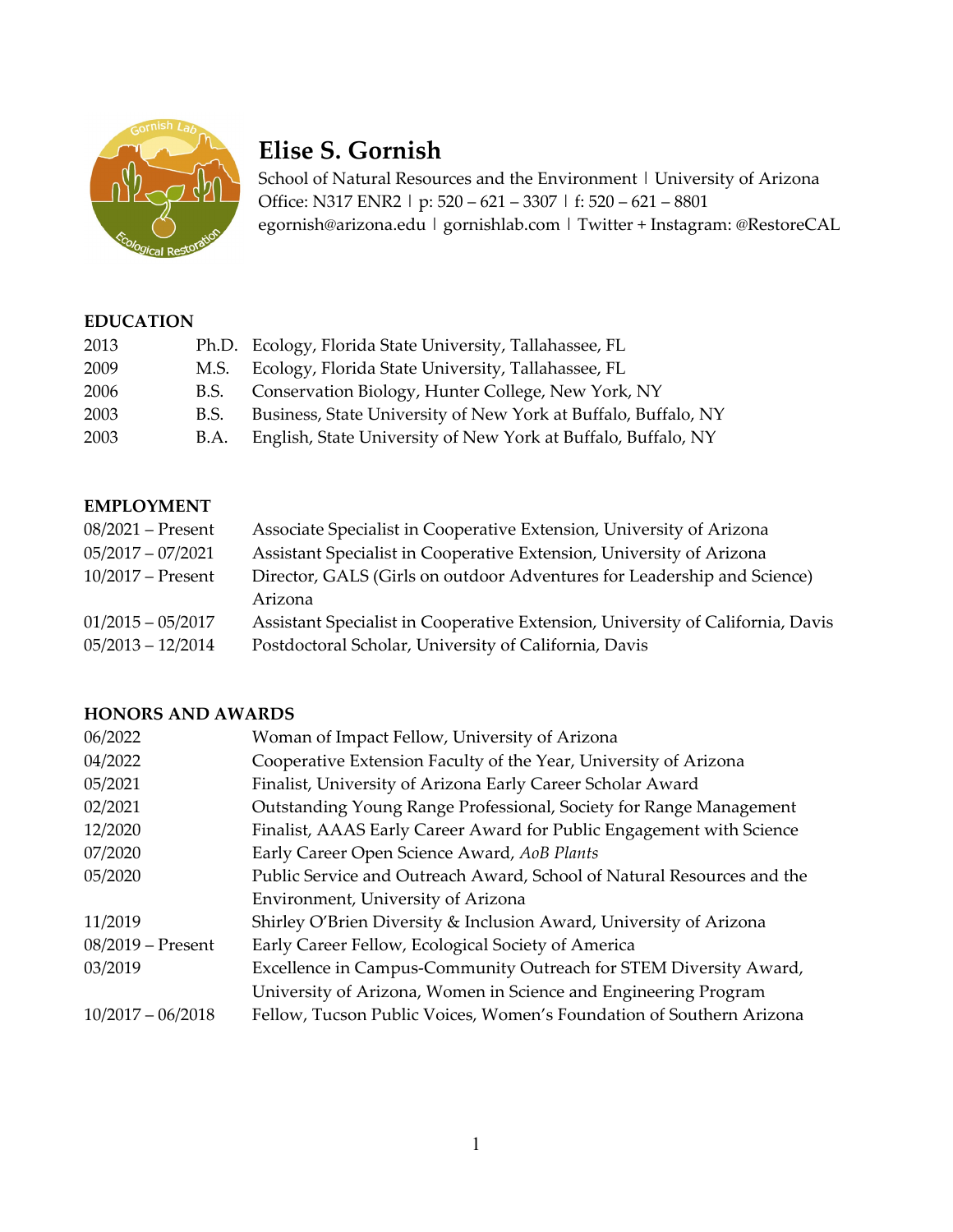#### **SERVICE AND OUTREACH** (last 3ish years)

| Local/State      |                                                                          |
|------------------|--------------------------------------------------------------------------|
| $2022$ – Present | Member, Advisory Board of the Desert Seed Research Center                |
| $2021$ – Present | Vice President, AZ section of the Society for Range Management           |
| $2020$ – Present | Member, Technical Advisory Committee, Gila Watershed Science             |
| $2020$ – Present | Member, Science Advisory Committee, Working Lands Conservation           |
| $2019 - 2020$    | Chair, Outreach Section, AZ Monarch Collaborative                        |
| $2019$ – Present | Member, Arizona Cross Watershed Network                                  |
| $2019$ – Present | Member, Science Advisory Board, Altar Valley Conservation Alliance       |
| $2019$ – Present | Chair, Science Committee, AZ section of the Society for Range Management |
| $2018$ – Present | President, Society of Ecological Restoration Southwest Chapter           |
| $2018 - 2020$    | Founding Member, Glyphosate Working Group - Society for Ecological       |
|                  | Restoration, Southwest Chapter                                           |
| $2018 - 2020$    | Committee Member, Arizona Conservation Partnership Charter               |
| $2017 - 2021$    | STEM Chair, American Association of University Women Tucson Branch       |
| $2017$ – Present | Member, Restoration Assessment & Monitoring Program for the Southwest    |

#### *National/International*

| $2022$ – Present | Associate Editor, Restoration Ecology                                           |
|------------------|---------------------------------------------------------------------------------|
| 2022             | Member, Steering committee, Rangelands                                          |
| 2021             | Co-chair of Events Committee for SER International 2021 meeting                 |
| 2020             | <b>Reviewer for Western SARE</b>                                                |
| $2019 - 2022$    | Associate Editor, Elementa                                                      |
| $2016$ – Present | Founder and leadership member, Ecological Restoration Section of the Ecological |
|                  | Society of America                                                              |
|                  |                                                                                 |

### *University Committees*

| 2021             | Member, Faculty Search Committee, SNRE Director                         |
|------------------|-------------------------------------------------------------------------|
| $2020$ – Present | Member, Cooperative Extension Publication Process Evaluation Committee  |
| 2020             | Member, Faculty Search Committee, Director of Cooperative Extension     |
| $2018 -$ Present | Faculty Mentor, Ecological Restoration Club, University of Arizona      |
| $2017$ – Present | Member, University of Arizona Center for Climate Adaptation Science and |
|                  | Solutions                                                               |

# *Departmental Committees*

| Member, Faculty Status Committee                                     |
|----------------------------------------------------------------------|
| Head, Faculty Search Committee Aridlands Vegetation                  |
| Member, Faculty Search Committee, Rangeland Ecology                  |
| Co-chair, Inclusive Excellence Committee, SNRE University of Arizona |
| Member, Extension and Continuing Education Advisory Committee        |
| Member, IRB Technical Review Panel                                   |
|                                                                      |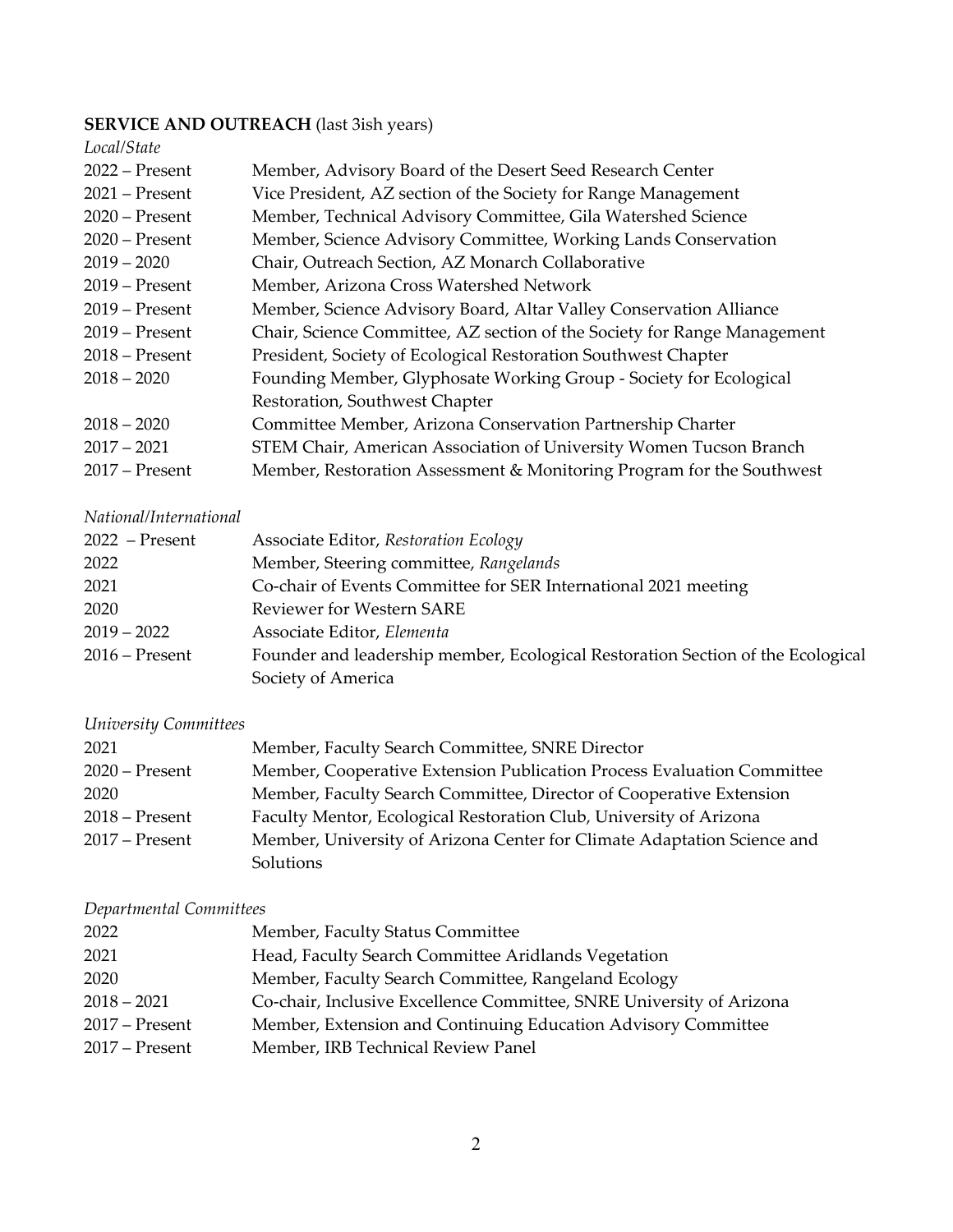Postdoctoral advisor for: Trace Martyn (2020 – 2022); Katherine Hovanes (2020 – Present); Maowei Liang (2018 – 2019); Max Li (2017 – 2018)

PhD advisor for: Lia Ossana (2020 – Present); Marquel Ann Begay (2019 – Present); Sierra Lauman (2019 – Present); Iris Rodden (2018 – 2021); Hannah Farrell (2017 – 2020); Julea Shaw (2015 – 2020) MS advisor for: Philippa Johnstone (2022 – Present); Michael Spaeth (2022 – Present); Amy Gill (2018 – 2020)

Qualifying exam committee member for: Elena Graciela Dosamantes (2022 – Present); Cie'na Schlaefli (2022 – Present); Ben Yang (2021 – Present); Natalie Melkonoff (2021 – Present); Wyatt Philabaum (2021 – Present); Lydia Jennings (2019 – 2020); Jared Williams (2019 – 2021); Ariel Marc Leger (2018 – 2020); Olga Kildisheva (2018 – 2019); Ashlee Simpson (2017 – 2018); Noah Teller (2016 – 2019); Breahna Gillespie (2016 – 2021); Evan Wolf (2015 – 2017); Chhaya Werner (2015 – 2017); Julia Michaels (2016 – 2017); Aubrianne Zamora (2015 – 2017)

Undergraduate advisor for: Darrell Begay Jr. (2022); Suvi Birch (2021 – 2022); Skylar Zuniga (2020 – 2022); Christopher Melton (2020); Whitney Noel (2019 – 2021); Marci Caballero-Reynolds (2018 – 2020); Albert Kline (2018 – 2019); Amanda Dechen (2016 – 2017); Mitchell Petures (2016 – 2017); Patricia Ambrozio Dos Santos (2015 – 2016)

### **PUBLICATIONS**

*Refereed Journal Articles*

- (70) Ganjurjav H, Hu G, **Gornish ES**, Zhang Y, Li Y, Wu H, Yan J, He S, Danjin L, Gao Q (2022) Warming and spring precipitation addition change plant growth pattern but have minor effects on growing season mean gross ecosystem productivity in an alpine meadow. Science of the Total Environment. DOI: 10.1016/j.scitotenv.2022.156712
- (69) Martyn T, Barberán, Blankinship JC, Miller M, Yang B, Kline A, **Gornish ES** (2022) Rock structures improve plant establishment, litter catchment, fungal richness and soil moisture in the first year after installation. *Environmental Management* DOI: 10.1007/s00267-022-01651-6
- (68) Nsikani M, Madikizela B, Geerts S, Anderson P, Peer N, **Gornish ES**, Mganga K (2022) UN Decade on ecosystem restoration: key considerations for Africa. *Restoration Ecology* DOI: 10.1111/rec.13699
- (67) Gill A, Oliver JC, Kubby B, Fitting H, **Gornish ES** (2022) Restoring Palmer's agave in a Lehmann lovegrass dominated grassland in Southeastern Arizona. *Restoration Ecology* DOI: e13668
- (66) Rao D, Hovanes K, Smith E, Davy J, **Gornish ES** (2022) Russian thistle control in California rangelands over five years. *Invasive Plant Science and Management* DOI: 10.1017/inp.2022.9
- (65) Gill A, Fehmi J, **Gornish ES** (2022) Biotic and abiotic factors important for Palmer's agave restoration in Lehmann lovegrass dominated areas. *Ecological Restoration* DOI: 10.3368/er.40.1.36
- (64) Yang B, Balazs K, Butterfield B, Laushman K, Munson S, **Gornish ES**, Barberán A (2022) Does restoration of plant diversity trigger concomitant soil microbiome changes in dryland ecosystems? *Journal of Applied Ecology* 59: 560-573
- (63) Williams JP, **Gornish ES**, Barberán A (2022) Effects of buffelgrass removal and nitrogen addition on soil microbial communities during an extreme drought in the Sonoran Desert. *Restoration Ecology*30: e13570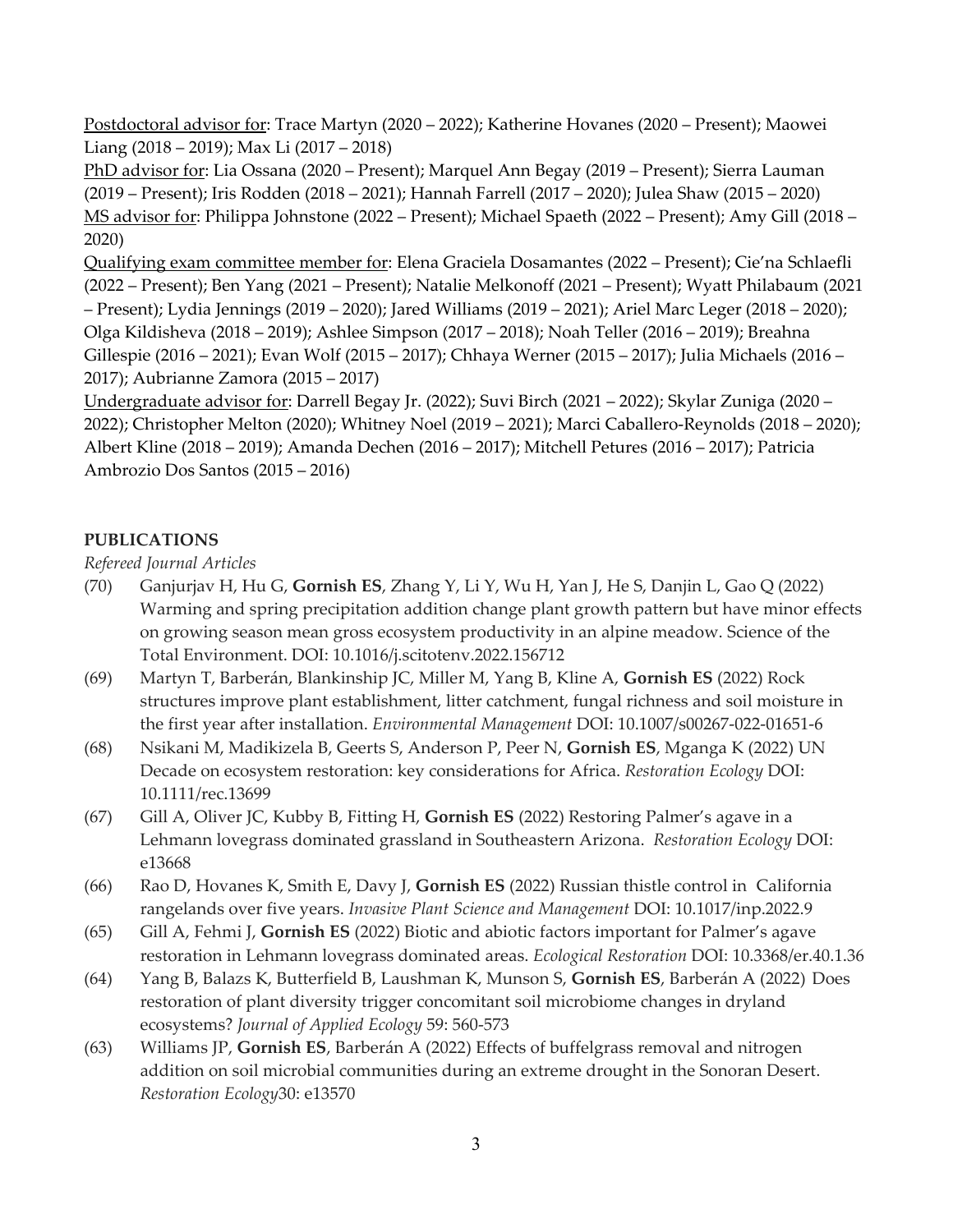- (62) Farrell HL, Funk J, Law D, **Gornish ES** (2021) Impacts of drought and native grass competition on Buffelgrass (*Pennisetum ciliare*). *Biological Invasions* DOI: 1007/s10530-021-02671-9
- (61) Farrell HL, Fehmi J, **Gornish ES** (2021) The effects of site preparation equal to those of seeding at a dryland restoration site: 6 years of plant community development. *Restoration Ecology* DOI: 10.1111/rec.13482
- (60) **Gornish ES**, McCormick M, Begay M, Nsikani MM (2021) Sharing knowledge to improve ecological restoration outcomes. *Restoration Ecology* DOI: 10.1111/rec13417
- (59) Zijing L, Liang M, Li Z, Mariotte P, Tong X, Dong L, Zheng Y, Ma W, Zhao L, Wang L, Wen L, Tuvhintogtokh I, **Gornish ES**, Zhenhua D, Liang C, Li F (Accepted) Plant functional groups mediate the effects of climate and soil actors on species richness and community biomass on the Mongolian Plateau grasslands. *Journal of Plant Ecology*
- (58) Hu G, Gao Q, Ganjurjav H, Wang Z, Luo W, Wu H, Li Y, Yan Y, **Gornish ES**, Schwartz MW, Wan Y, Li Y (2021) The divergent impact of phenology changing on productivity of alpine grassland to different timing of drought on Tibetan Plateau. *Land Degradation & Development* 109: 1014-1025
- (57) Liang M, Smith NS, Chen J, Wu Y, Guo Z, **Gornish ES**, Liang C (2021) Shifts in plant composition mediate grazing effects on carbon cycling in grasslands. *Journal of Applied Ecology* 58: 518-527
- (56) **Gornish ES**, Ganjurjav H, Liang M, Simonis JL, McClaran MP (2021) Identifying restoration opportunities beneath native mesquite canopies. *Restoration Ecology* 29: e13334
- (55) Ganjurjav H, **Gornish ES**, Hu G, Wu J, Wan Y, Li Y, Gao Q (2021) Phenological changes offset the warming effects on biomass production in an alpine meadow on the Qinghai-Tibetan Plateau. *Journal of Ecology* 109: 1014-1025
- (54) Bean T, Davy J, Kyser G, **Gornish ES** (2021) Integration of grazing and herbicide application to manage Barb Goatgrass (*Aegilops triuncialis* L.) and Medusahead (*Elymus caput medusae* L.) in pasture and rangelands. *California Agriculture* 75: 83-89
- (53) Liang M, Feng X **Gornish ES** (2020) Rainfall pulses mediate long-term plant community dynamics in a semi-arid rangeland. *Journal of Applied Ecology* DOI: 10.1111/1365-2664.13780
- (52) Farrell H, Léger A, Breed MF, **Gornish ES** (2020) Soil microbes and soil processes in restoration. *Restoration Ecology* 28: S307-S310
- (51) Li M, **Gornish ES** (2020) General attributes and practice of ecological restoration in Arizona and California, USA revealed by restoration stakeholder surveys. *Restoration Ecology* 28: 1296 1307
- (50) Shaw JA, Roche LM, **Gornish ES** (2020) The use of spatially patterned methods for vegetation restoration and management across systems. *Restoration Ecology* 28: 766-775
- (49) Von Holle B, Yelenik S, and **Gornish ES** (2020) Restoration at the landscape scale as a means of mitigation and adaptation to climate change. *Current Landscape Ecology Reports* 5: 85-97
- (48) **Gornish ES**, Rowe J, Franklin K, Barberán A (2020) Buffelgrass invasion and glyphosate effects on desert soil microbiome communities. *Biological Invasions* 22: 2587-2597
- (47) Farrell H, Barberán A, Fehmi J, Danielson R, and **Gornish ES** (2020) Disturbance is more important than seeding or grazing in determining soil microbial communities in a semi-arid grassland. *Restoration Ecology* DOI: 10.1111/rec13156
- (46) Qingzhu G, **Gornish ES**, Schwartz M, Fan W, Ganjurjav H, Zheng H, Yue L (2020)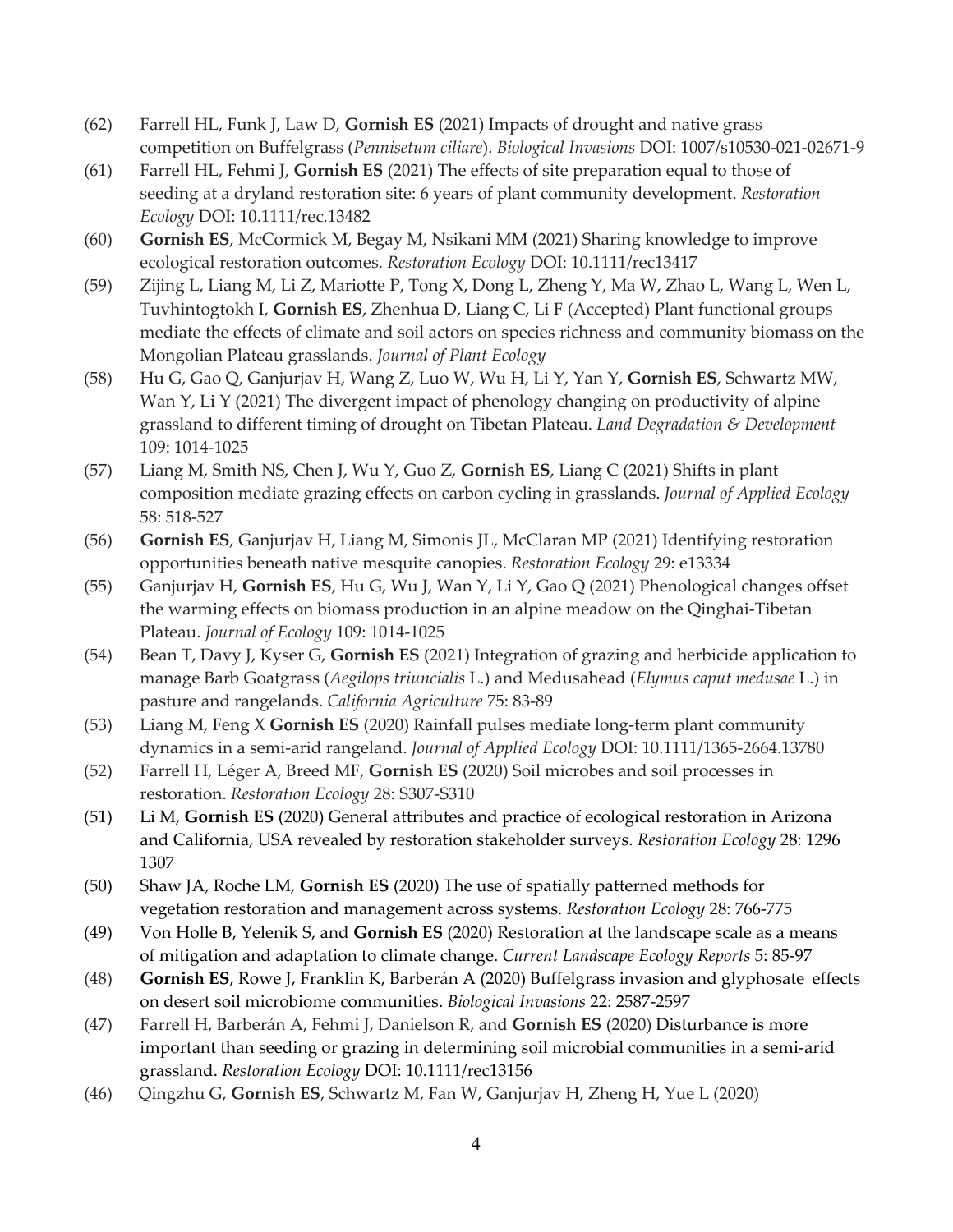Warming and precipitation addition interact to affect plant spring phenology in alpine meadows on the central Qinghai-Tibetan Plateau. *Agricultural and Forest Meteorology* 287: 107943

- (45) Li YM, Roche LM, **Gornish ES** (2020) Bridging the research-implementation gap in weed management on California rangelands. *Rangeland Ecology & Management* DOI: 10.1016/j.rama.2020.01.007
- (44) Schohr T, **Gornish ES**, Woodmansee G, Shaw J, Tate KW, Roche LM (2020) Practitioner Insights into Weed Management on California's Rangelands and Natural Areas. *Environmental Management* 65: 212-219
- (43) Liang M, **Gornish ES** (2019) Rainfall regulation of grazed grasslands. *Proceedings of the National Academy of Sciences* 116: 23887-23888
- (42) Farrell HL, **Gornish ES** (2019) *Pennisetum ciliaris*: a review of treatment efficacy, competitive traits, and restoration opportunities. *Invasive Plant Science and Management* DOI: 10.1017/inp2019.28
- (41) Ganjurjav H, Zhang Y, **Gornish ES**, Hu G, Li Y, Gao Q (2019) Differential resistance and resilience of functional groups to livestock grazing maintain ecosystem stability in an alpine steppe on the Qinghai-Tibetan Plateau. *Journal of Environmental Management* 251: 109579
- (40) James JJ, Sheley RL, Leger EA, Adler PB, Hardegree SP, **Gornish ES**, and Rinella MJ (2019) Increased soil temperature and decreased precipitation during early life stages constrain grass seedling recruitment in cold desert restoration. *Journal of Ecology* 56: 2609-2619
- (39) **Gornish ES**, Arnold H, and Fehmi J (2019) Review of seed pelletizing strategies for arid land restoration. *Restoration Ecology* 27: 1206-1211
- (38) Liang M, Chen J, **Gornish ES**, Mariotte P and Liang C (2019) Foliar nutrient contend mediates effects on species dominance and plant community biomass. *Rangeland Ecology & Management* 72: 899-906
- (37) **Gornish ES**, Shaw J, Gillespie B (2019) Using strip seeding to test how restoration design affects randomness of community assembly. *Restoration Ecology* 27: 1199-1205
- (36) Dechen Silva A, Roche LM, **Gornish ES** (2019) The use of strip-seeding for management of two late-season invasive plants. *Heliyon* 5: e0177cmcm
- (35) Hasbagan H, **Gornish ES**, Qingzhu G, Guozheng H, Yufan W, Yue L, Luobu D (2018) Temperature leads to changes of plant community composition in alpine meadow and steppe on the Qinghai-Tibetan Plateau. *Environmental Monitoring and Assessment* 190:585
- (34) **Gornish ES**, Eastburn D, Roche LM (2018) Livestock grazing and topographic site effects on grassland plant communities after long-term grazing cessation. *The Rangeland Journal* 40: 577 - 582
- (33) **Gornish ES,** Roche LM (2018) The value of Cooperative Extension for involving society in restoration and conservation. *Restoration Ecology* 26: 1051-1054
- (32) Liang M, Chen J, **Gornish ES**, Bai X, Li Z, Liang C (2018) Grazing effects on grasslands escalated by abnormal precipitation in Inner Mongolia. *Ecology & Evolution* 8: 8187 - 8196
- (31) **Gornish ES**, Case E, Valle M, Bean TM, Moore-O'Leary KA (2018) A systematic review of management efforts on goatgrass (*Aegilops* spp) dominance. *Plant Ecology* 219: 549-560
- (30) Eastburn DJ, Roche LM, Doran M, Gamble G, and **Gornish ES** (2018) Seeding for multiple ecosystem service goals. *Journal of Environmental Management* 211: 191-197
- (29) Matzek V, **Gornish ES**, Hulvey KB (2017) Emerging approaches to successful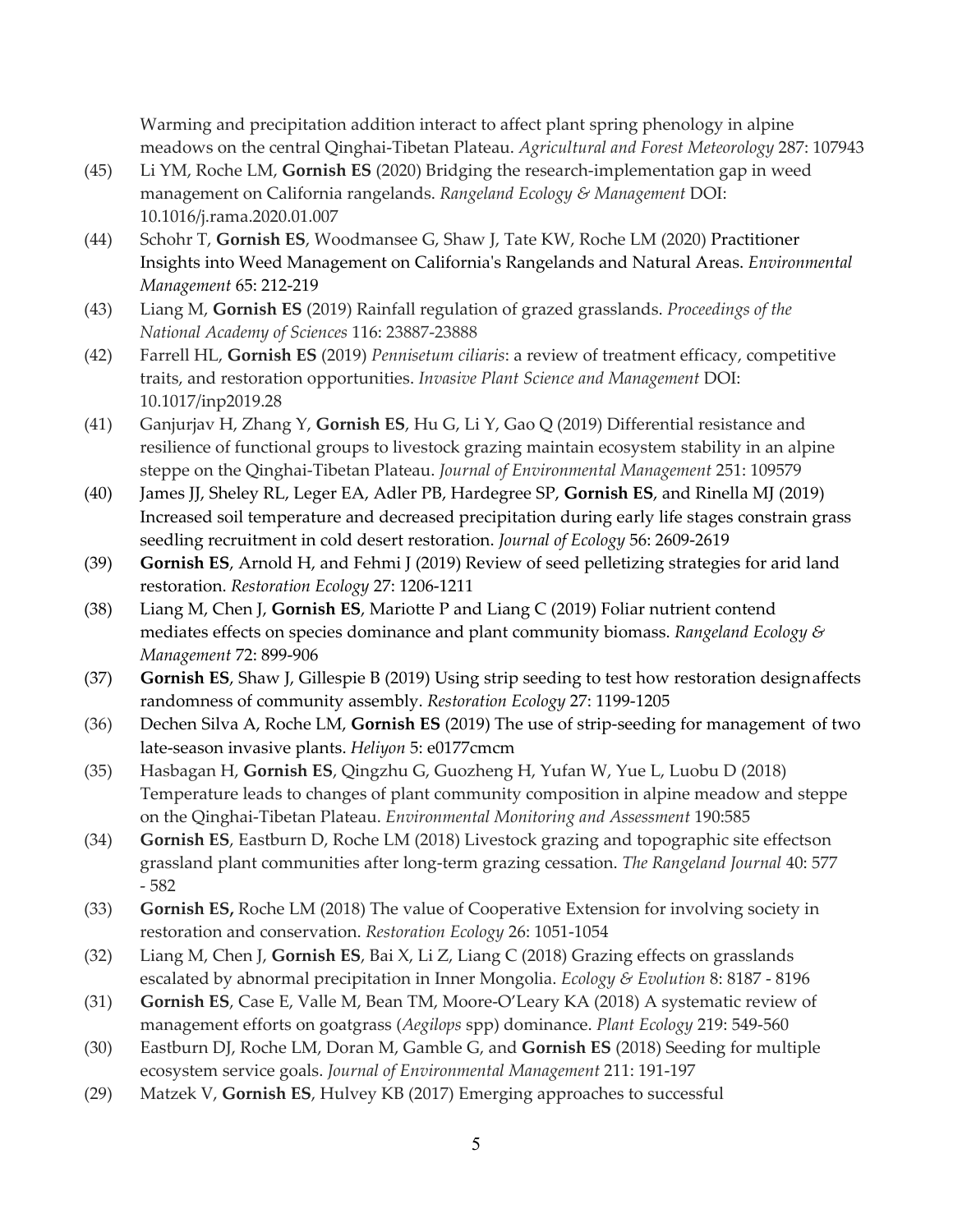ecological restoration: five imperatives to guide innovation. *Restoration Ecology* 25: S110 – S113

- (28) Hulvey KD, Ledger E, Porensky LM, Roche LM, Veblen KE, Fund A, Shaw J, **Gornish ES** (2017) Restoration islands: A tool for efficiently restoration dryland ecosystems. *Restoration Ecology* 25: S124-A134
- (27) **Gornish ES,** Roche LM (2017) Cooperative Extension holds the key to unlocking public engagement within science. *Frontiers in Ecology and the Environment* 15: 487-488
- (26) **Gornish ES**, Lennox MR, Lewis D, Tate KW, and Jackson RD (2017) Comparison of herbaceous plant response to active and passive riparian restoration in a Mediterranean climate. *PLoS ONE* 12:e0176338
- (25) Davy J, Turri T, Dykier K, **Gornish ES** (2017) Seeded forages in California annual rangeland. *California Agriculture* 15: 487-488
- (24) Ryan WH, **Gornish ES**, Christenson L, Halpren S, Henderson S, LeBuhn G, Miller TE (2017) A toolbox for initiating long-term data collections with students and citizen scientists. *American Biology Teacher* 79: 28 – 34
- (23) **Gornish ES**, Fierer N, and Barberán A (2016) Associations between an invasive plant (*Taeniatherum caput-medusae*, medusahead) and soil microbial communities. *PLoS ONE* 11: e0163930
- (22) **Gornish ES**, James JJ (2016) The effects of habitat and demography on management outcomes for an invasive annual grass. *Plant Ecology* 217: 1247-1258
- (21) Ganjurjav H, Gao Q, **Gornish ES**, Schwartz M, Liand Y, Cao X, Zhang W, Zhang Y, Li W, Wan Y, Li Y, Danjiu L, Guo H, Lin E (2016) Differential response of alpine steppe and alpine meadow to climate warming in the central Tibetan Plateau. *Agriculture and Forest Meteorology* 23: 233 – 240
- (20) **Gornish ES**, Brusati E, Johnson D (2016) Practitioner perspectives on using non native plants for revegetation in California. *California Agriculture* 70: 194 – 199
- (19) **Gornish ES**, Ambrozio dos Santos P (2016) Invasive species cover, soil type and grazing interact to predict long-term grassland restoration success. *Restoration Ecology* 24: 222 – 229
- (18) **Gornish ES**, James JJ Laca EA (2015) The value of oak woodland habitats as control for Medusahead (*Taeniatherum caput-medusae*). In: Proceedings of the 7th Oak Symposium: Managing Oak Woodlands in a Dynamic Work, November 3-6, 2014, Visalia, CA. USDA Forest Service General Technical Report PSW-GTR-251, 579 p.
- (17) **Gornish ES**, and Leuzinger S (2015) Across the horizon: Scale effects in global change research. *AoB PLANTS* 7:plv079
- (16) Harrison S**, Gornish ES**, and Copeland S. (2015) Climate-driven diversity loss in a grassland community. *Proceedings of the National Academy of Sciences, USA* 112: 8672 – 8677
- (15) **Gornish ES**, and Miller TE. (2015) Plant community responses to simultaneous change in temperature, nitrogen availability, and invasion. *PLoS ONE* 10: e0123715
- (14) James JJ, **Gornish ES**, DiTomaso JM, Davy J, Doran M, Becchetti T, Wilson R, Lile D, Laca E (2015) Managing medusahead (*Taeniatherum caput-medusae*) on rangeland: A meta analysis of control efforts and assessment of stakeholder needs. *Rangeland Ecology & Management* 68: 215 - 223
- (13) Monge J, **Gornish ES** (2015) Mechanisms of facilitation on a barrier island. *Journal of*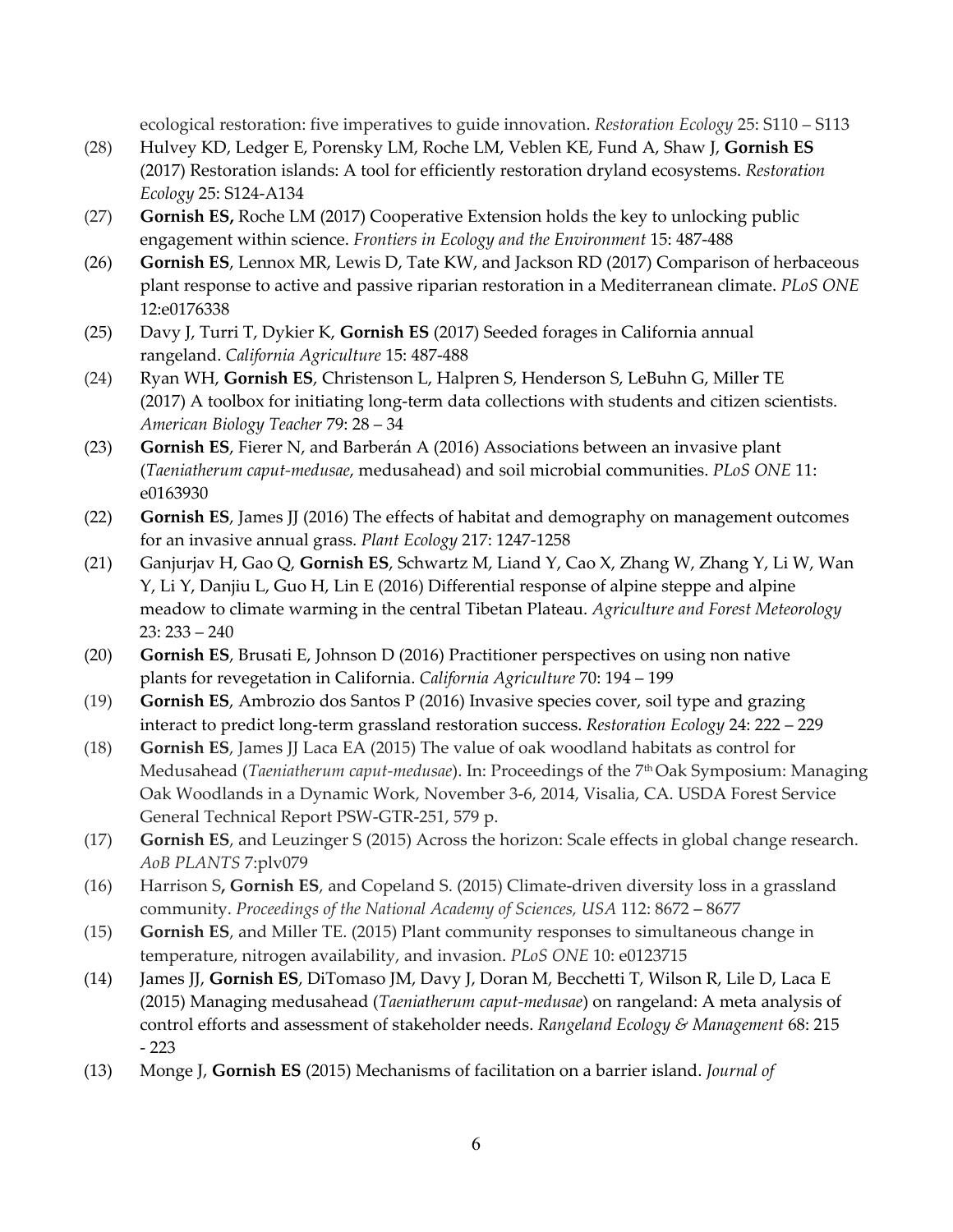*Coastal Research* 31: 17 – 24

- (12) **Gornish ES**, James JJ, Sheley RL, Rinella MJ, Svecar T, Englund SD, Aanderud ZT (2015) Altered snowfall influences early life stage transitions and recruitment of a native and invasive grass in a cold desert. *Oecologia* 177: 595 – 606
- (11) **Gornish ES** (2014) Interactive effects of global change and invasion across levels of organization in an old field plant community. *AoB PLANTS* 6: plu061
- (10) **Gornish ES** (2014) Demographic effects of warming, elevated soil nitrogen, and native community reduction on the colonization of a perennial plant. *Population Ecology* 5: 645 – 656
- (9) Pastore A, Prather C, **Gornish ES,** Ryan C, Ellis R, and Miller TE (2014) Testing mechanisms of the intermediate disturbance hypothesis in saxicolous lichen communities. *Ecology* 95: 306 – 315
- (8) **Gornish ES**, Prather C (2014) Do foliar traits predict how plants respond to warming? A meta analysis. *Journal of Vegetation Science* 25: 919 – 927
- (7) **Gornish ES (**2013) Effects of density and fire on the vital rates and population growth of a perennial Goldenaster. *AoB PLANTS* 5: PLT041
- (6) **Gornish ES**, Tylianakis J (2013) Plant community response to global climate change at different scales: A review. *American Journal of Botany* 100: 1 – 13
- (5) **Gornish ES,** Miller TE (2013) Using long-term census data to inform restoration methods of coastal dune vegetation. *Estuaries & Coasts* 36: 1014 – 1023
- (4) **Gornish ES**, Hamilton JA, Barberán A, Benito BM, Binzer A, DeMeester JE, Gruwez R, Moreira B, Taheri S, Tomiolo S, Vinagre C, Vuarin P, Weaver J (2013) Interdisciplinary climate change collaborations are essential for early-career scientists. *EOS, Transactions American Geophysical Union* 94: 151
- (3) Ibanez I, **Gornish ES**, Buckley L, Debinski D, Hellmann J, Helmuth B, Latimer A, Miller Rushing A, Uriarte M (2012) Moving forward in global-change ecology: capitalizing on natural variability. *Ecology and Evolution* 3: 170 – 181
- (2) **Gornish ES** Miller TE (2010) Effects of storm frequency on dune vegetation. *Global Change Biology* 16: 2668 – 2675
- (1) Miller TE, **Gornish ES,** Buckley H (2010) Climate and coastal dune vegetation: disturbance recovery and succession. *Plant Ecology* 206: 97 – 104

# *Other Publications*

- (15) **Gornish ES** (2022) A kids guide to ecological restoration. ISBN: 979-883496540
- (14) **Gornish ES**, Farrell H, Law D, Funk J (2022) Using native plants to control buffelgrass. University of Arizona Cooperative Extension Publication AZ1996
- (13) **Gornish ES** (2021) Estrategias para la jardinería y la restauración con pelotas de semillas en paisajes áridos. University of Arizona Cooperative Extension Publication AZ1797S
- (12) **Gornish ES**, Shaw J, Farrell H, and Roche LM (2021) Novel approaches to ecological restoration in semi-arid and arid habitats. University of Arizona Cooperative Extension Publication AZ1934
- (11) Hall A, **Gornish ES**, and Ruyle G (2020) Poisonous plants on Arizona rangelands. University of Arizona Cooperative Extension Publication AZ1828
- (10) **Gornish ES** and Howery L (2020) Non-native, invasive plants of Arizona. University of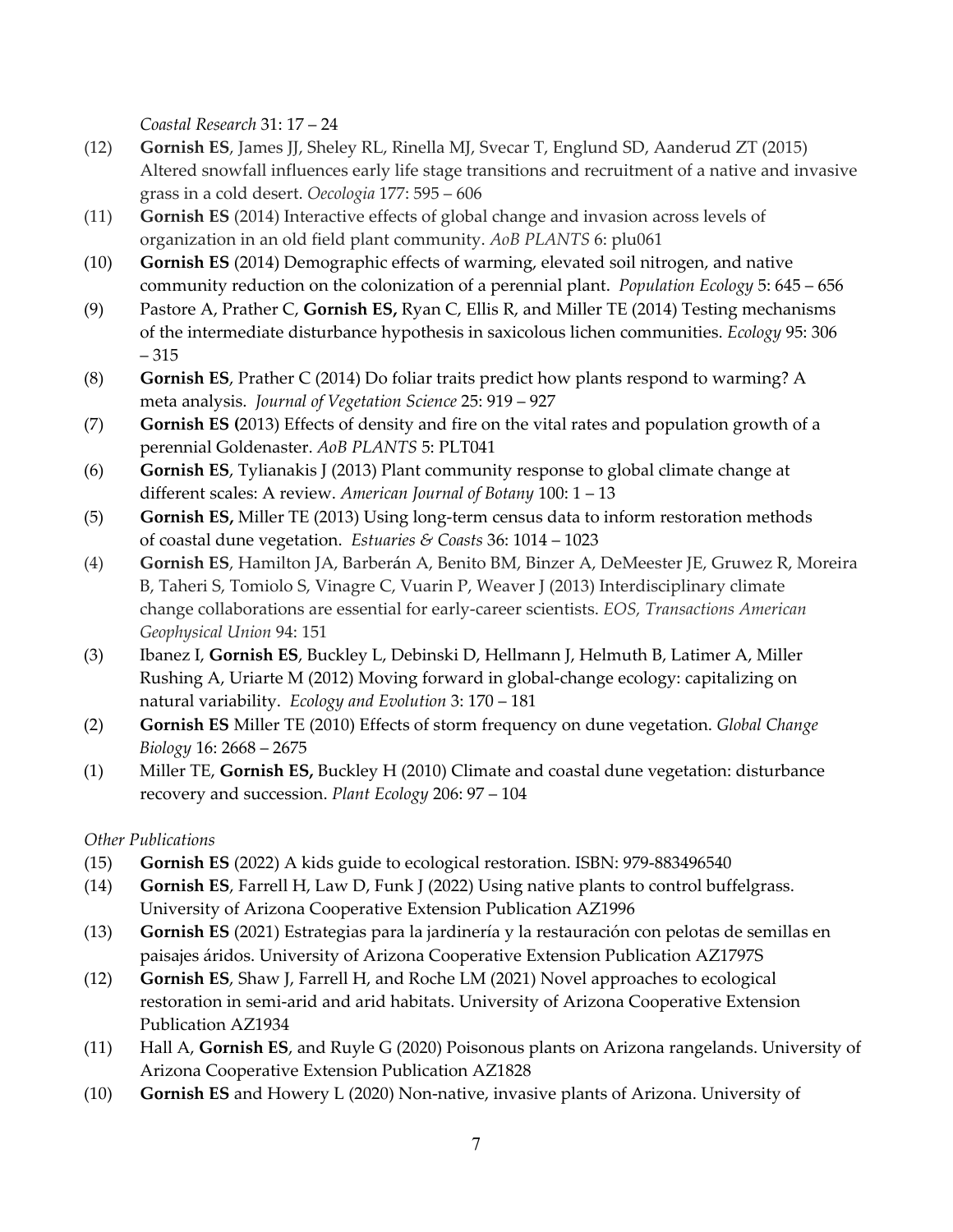Arizona Cooperative Extension Publication AZ1482

- (9) **Gornish ES** (2019) Seed ball strategies for gardening and restoration in arid landscapes. University of Arizona Cooperative Extension Publication AZ1797
- (8) **Gornish ES**, Simpson A, and Caballero-Reynolds M (2018) How to construct a bicycle powered seed pelletizer for use in gardening and restoration. University of Arizona Publication AZ1785-2018
- (7) **Gornish ES**, Coffey P, Tiles K, and Roche LM (2018) Careers in Cooperative Extension. *Frontiers in Ecology and the Environment* 16: 539-540
- (6) Rao D, **Gornish ES**, Smith R, and Davy J (2017) Progress report: Tumbleweed on California's central coast. *Grasslands* 27: 11 – 13
- (5) **Gornish ES**, and Shaw J (2017) Restoration manual for annual grassland systems in California. ANR Publication 8575 pp. 88
- (4) Bean T, and **Gornish ES** (2016) Native soil bacteria as biocontrol. *Cal-IPC News* 24: 9 14
- (3) **Gornish ES**, and Hulvey KB (2016) New ecological restoration section at ESA! *Ecological Restoration* 34: 87 – 88
- (2) **Gornish ES** (2015) An extension perspective on California grassland restoration. *Grasslands* 25: 6 - 8
- (1) **Gornish ES** (2015) 'Do No Harm' to avoid introducing pests in restoration. *Cal-IPC News* 23: 9

# **MEDIA**

- (5) **Gornish ES** (2020) 60 second vegetation management tips movie series (12 total). https://www.gornishlab.com/outreach
- (4) Muller P, Mendivil L, and **Gornish ES** (2020) Seedballs: The movie. <https://www.gornishlab.com/seedballs>
- (3) **Gornish ES** (2019) Seedballs: Giving nature a helping hand by restoring vegetation. UrbanFarmer Podcast #509.<https://www.urbanfarm.org/2020/01/11/509-elise-gornish/>
- (2) **Gornish ES** (2017) Conservation and Ecology. WatchNature Podcast E3: [https://player.fm/series/watch-nature-podcast-1304777/e3-elise-gornish-conservation-ecology](https://player.fm/series/watch-nature-podcast-1304777/e3-elise-gornish-conservation-ecologydune) [dune](https://player.fm/series/watch-nature-podcast-1304777/e3-elise-gornish-conservation-ecologydune)
- (1) **Gornish ES** (2017) Interview about ecological restoration after fire on Public Radio KZYX on the 'Ecology Hour'.<https://www.kzyx.org/programs/ecology-hour#stream/0>

# **CURRENT AWARDED GRANTS** (last 3ish years)

*Federal*

- **Gornish ES**, Talkington N, Mike J, Jensen K, McCormick M, Chief K. Uniting western restoration strategies and indigenous knowledges to build capacity and climate resilience on the Navajo Nation. Climate Adaptation Science Center, 12/2022 – 11/2025. \$223,398
- **Gornish ES**, Roche L, Yelenik S, Krasch H, Young K. EcoRestore: Online portal and community of practice for ecological restoration for Southwest rangelands and forests. USDA Renewable Resources Extension Act Outreach Grant, 09/2022 – 08/2024. \$97,332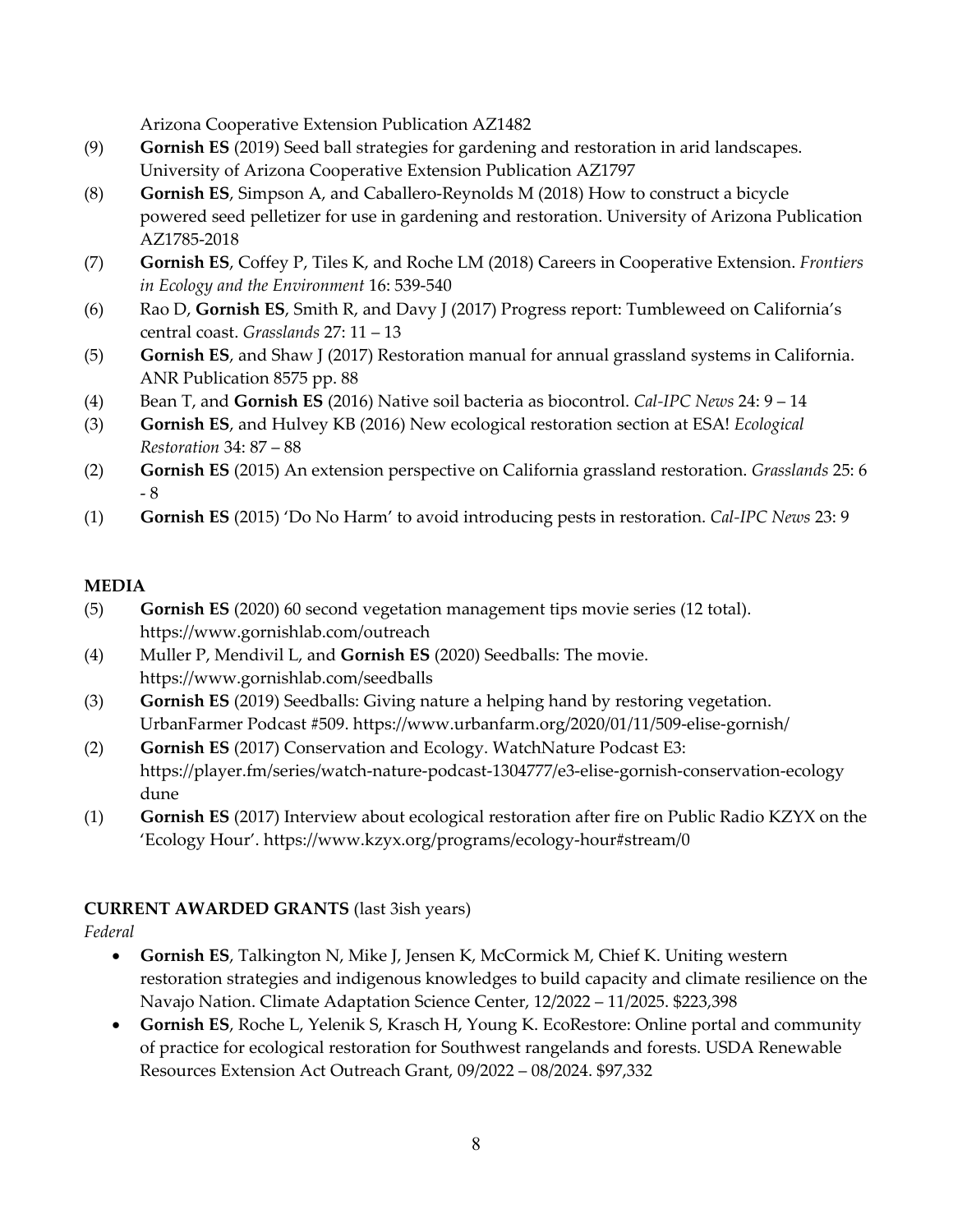- Ellington EH, Acevedo MA, Campos J, Romerso A, **Gornish ES**, Armando U. Developing a national program for providing extension resources in Spanish. USDA Renewable Resources Extension Act Outreach Grant, 09/2022 – 08/2024. \$100,000
- **Gornish ES** and Blankinship J. From the ground up: Educating Cooperative Extension and NRCS about agricultural technologies to enhance soil health. Western SARE, 06/2022 – 05/2024. \$75,000
- **Gornish ES** and Young K. EcoRestore: Creating an online portal of state-specific IPM information for Arizona and Utah. Western IPM, 03/01/2022 – 02/28/2023. \$26,143
- **Gornish ES**. Restoration ecology internship for southwest National Parks. National Park Service, 12/2020 – 11/2021. \$29,000
- Fisher L and **Gornish ES**. Engaging students in support for grasslands conservation and restoration in the southwest. United States Fish and Wildlife Service, 09/2020 – 08/2025. \$665,000
- **Gornish ES**, Merrigan S, and Archer S. An online toolkit for managing shrub encroachment. USDA Renewable Resources Extension Act Outreach Grant, 01/2021 – 12/22. \$50,000
- Baldwin E, Lien A, **Gornish ES**, Henry A, and McClaran M. Solving grand challenges in coupled natural human systems: Predicting effective governance strategies for managing invasive species. National Science Foundation, 10/19 – 09/24. \$1,580,012
- **Gornish ES**, Roche L, Fehmi J, Barberán A, Ruyle G, and McClaran M. The utility of plant traits to identify range seeding candidates that can achieve multiple management goals. Western SARE, 05/2019 – 05/ 2022. \$342,481
- **Gornish ES**, Blankinship J, and Fehmi J. From the ground up: Educating Cooperative Extension and the NRCS about agricultural technologies to enhance soil health. Western SARE, 06/2019 – 05/2021. \$75,000 (declined)
- **Gornish ES**, Fehmi J, and Conn J. Restoration ecology internship for southwest National Parks. National Park Service, 09/2018 – 08/2020. \$15,000

*State*

- Francois C, and **Gornish ES**. Native Grassland Restoration. Arizona Department of Forestry and Fire Management, 06/2019 – 05/2020. \$10,000
- **Gornish ES**, Groscholz T, and Darin G. Investigations of restoration techniques that limit invasion of tidal wetlands. Delta Conservancy, 07/2017 – 06/2020. \$107,650

*Private Foundation*

- **Gornish ES,** Prudic K, Waller M. Native plant garden installations across UArizona to reduce water and energy use and engage students. University of Arizona, Campus Sustainability Fund, 06/2022 – 05/2024. \$92,600
- **Gornish ES**, Masson R, and Barberán A. Assessing Fusarium wilt of lettuce-suppressive soils using metagenomics. University of Arizona, Accelerate for Success, 06/2022 – 06/2023. \$44,614
- **Gornish ES**, Martyn T, Blankinship J, Sittig J, and Barberán A. Testing media lunas- a cheap and technologically simple approach to enhancing soil health and resilience on Arizona rangelands. Arizona Institutes of Resilience, 11/2021 – 08/2021. \$39,314
- Blankinship J, Babst-Kostecka A, Barberán A, Tfaily M, **Gornish ES**, and Rasmussen C. Developing biological solutions for Arizona dust hazards. Arizona Institutes of Resilience, 02/2021 – 07/2021. \$77,144
- Barberán A, **Gornish ES**, Búrquez A, and Martínez-Yrízar A. Is buffelgrass invasion in the